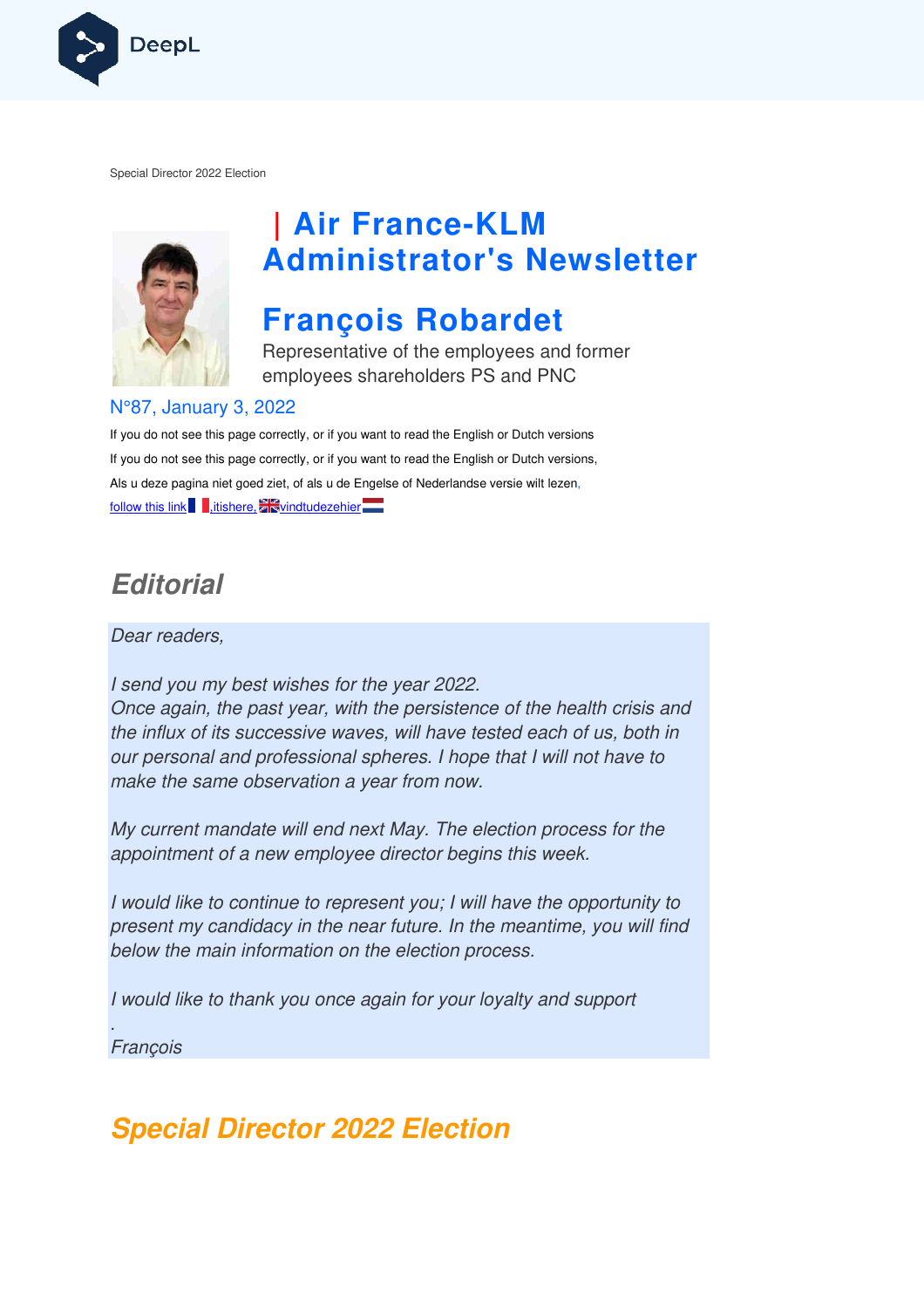

### **> Election of the representative of Air France-KLM PS/PNC employees and former employees shareholders**

The election process to appoint the next two representatives of Air France-KLM employees and former employees shareholders, one for the pilots and one for the ground staff and cabin crew, starts on Friday 7 January.

**Who can vote? Employees (and former employees) who own :**

- **directly in Air France KLM shares** from the ORS or ESA transactions, **managed in registered form by Société Générale, - or in units in** one or more mutual funds specific to the Air France group **(Concorde, Majoractions, Aeropelican).** 

Everyone will vote in the college to which they belong (Pilot or PS/PNC).

**If you are concerned, you should receive the voting material at home from Monday, January 3.** It will contain your identifier, your personal code and a note on how to use the voting website. Keep it carefully until the end of the possible second round (until February 15).

#### **You will be able to vote by Internet from Friday, January 14, 2022 at 9:00 am to Friday, January 28, 2022 at 2:00 pm.**

**My comment:** If you are part of the electorate and if by Friday, January 7 you have not received your voting material, you should contact 0800 10 12 30.

Attention: beforehand, think of checking on the Natixis or Société Générale website if you still own shares in the Concorde, Majoractions, Aeropelican funds. Take the opportunity to check if you have requested the sending by mail or via the Post Office.

You will find on my website the contacts of Natixis and Société Générale.